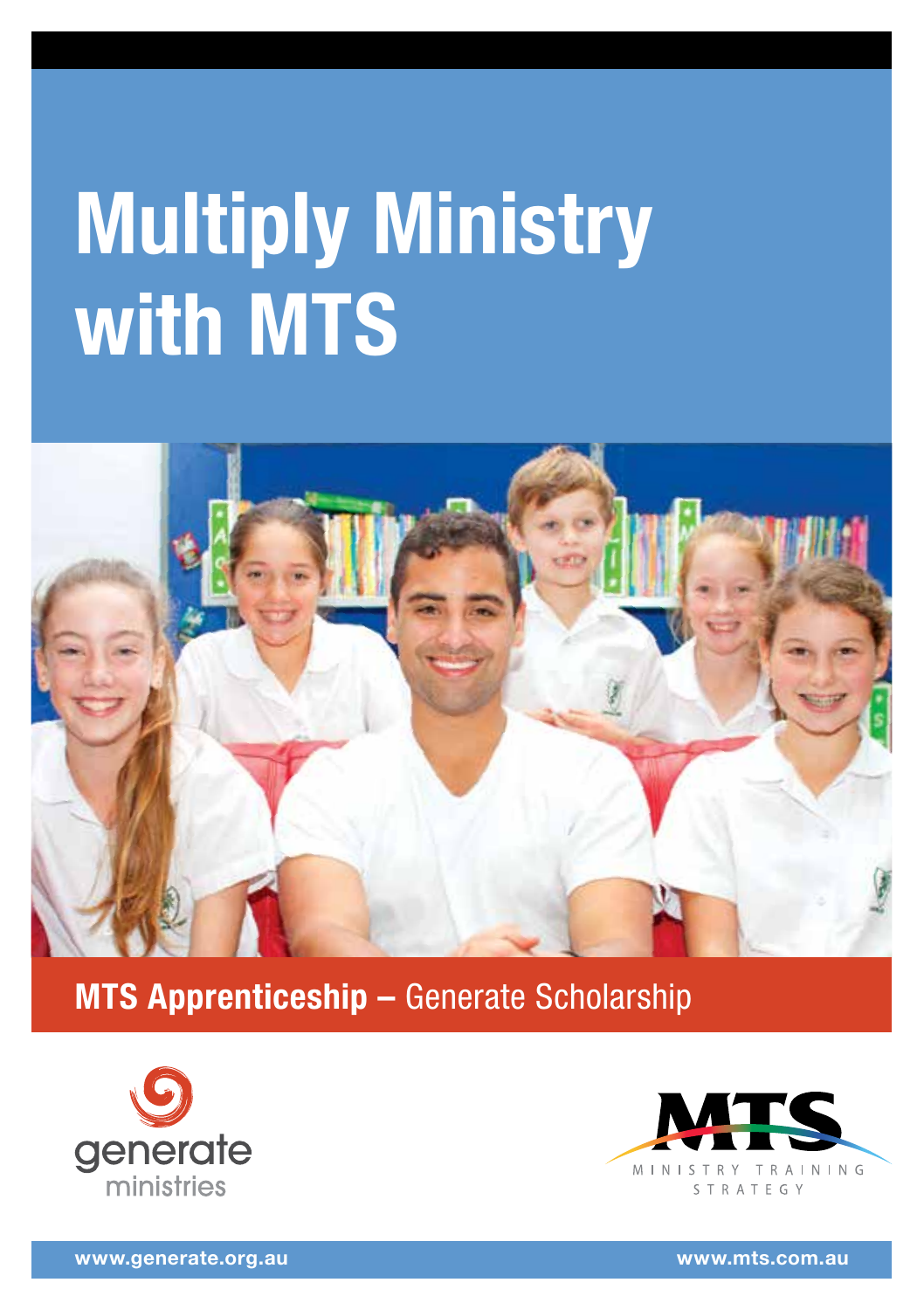### **MTS GENERATE APPRENTICE PATHWAY**

#### **What is the MTS Generate Apprentice Pathway?**

The MTS Generate apprenticeship pathway is designed to prepare men and women to serve in Primary and Secondary schools as:

- Christian SRE (Special Religious Education) teachers
- School Chaplains

This Apprentice Pathway has been developed cooperatively by MTS in partnership with Generate Ministries

#### **Where does the MTS Generate Apprentice Pathway lead?**



#### **What is Generate Ministries?**

Generate Ministries helps NSW Scripture Teachers, School Chaplains and local churches strengthen their ministry in NSW schools so that many more young lives will be transformed.

Generate is the largest provider of chaplaincy services to public schools in NSW, and the largest employer of SRE Teachers. With over 160 Chaplains in 220 schools, and 110 SRE Teachers in 180 schools, Generate specialises in providing professional support for those in schools ministry and the churches that partner with them.

#### **What difference could I make?**



*Ellyce Forster, SRE Teacher*

In SRE, we teach students with a wide variety of knowledge about the Christian faith. Together, we get to look at God's word, and think about why it is important and how it can infuence our lives. Whatever their experience of faith I have been able to encourage students to grow and to engage with Jesus. When SRE students want to connect further with the local Christian community, I have been able to link them with the lunchtime groups or nearby churches. It is such a blessing to be part of these young people's spiritual journeys.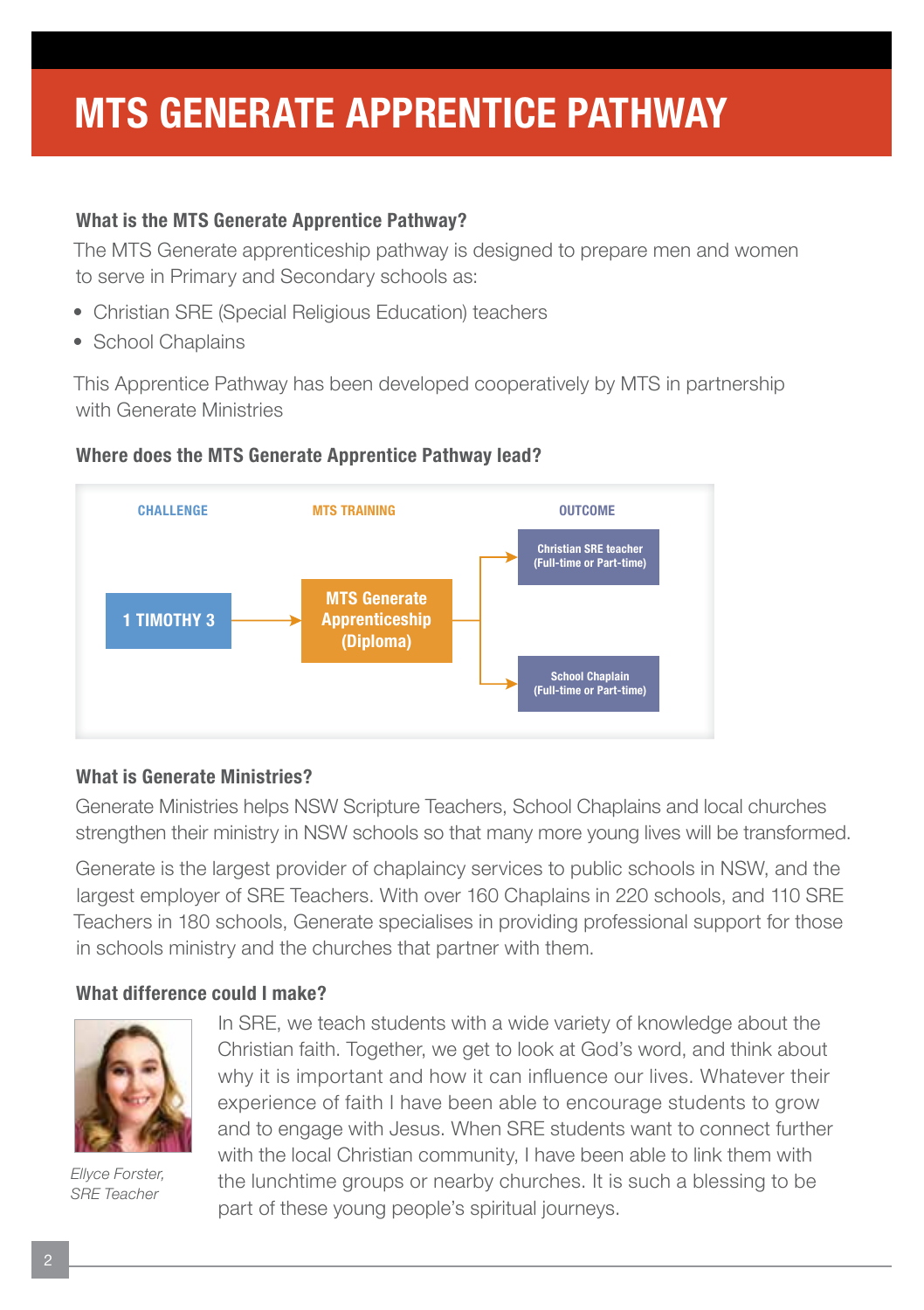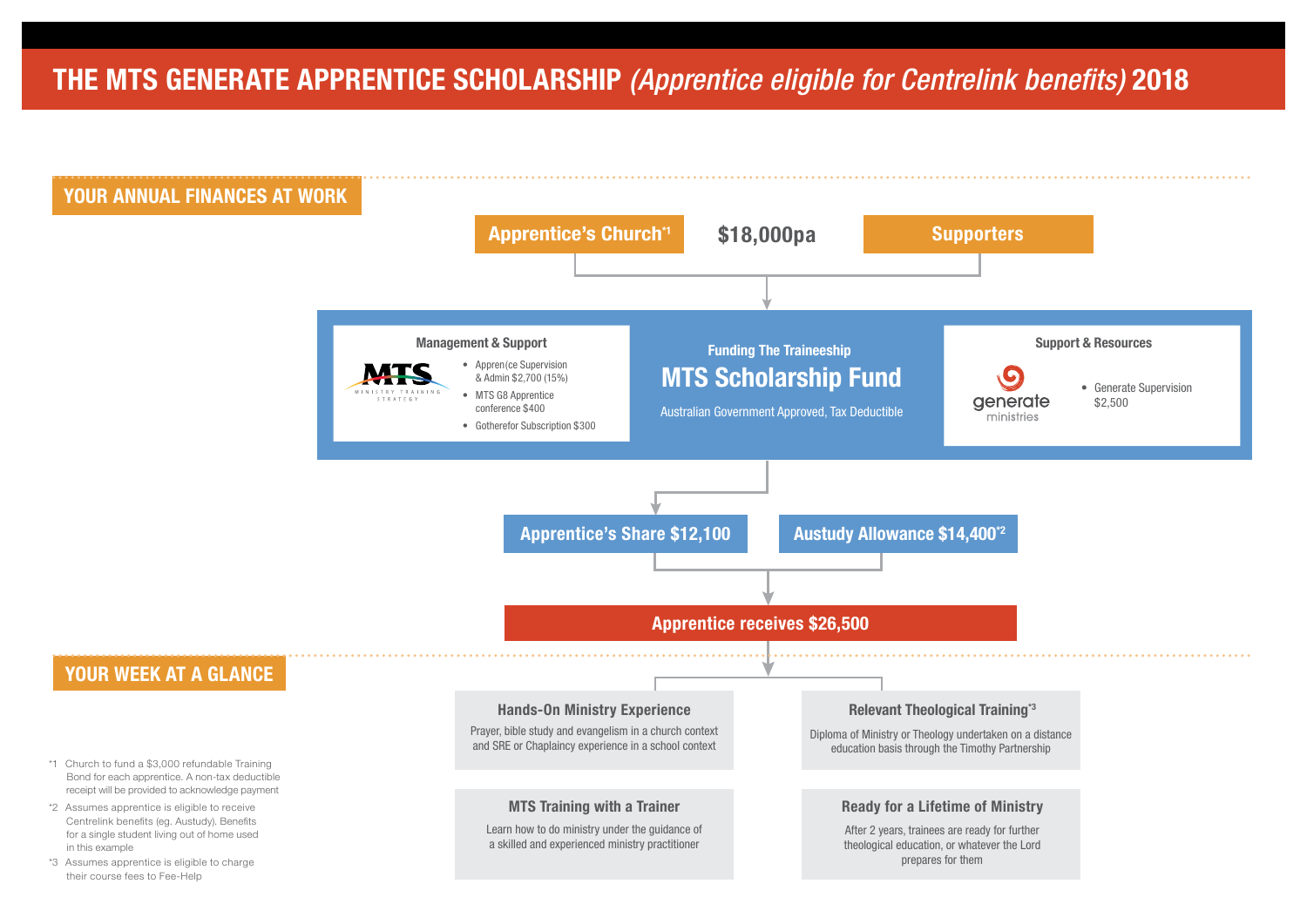### **THE MTS GENERATE APPRENTICE SCHOLARSHIP** *(Apprentice ineligible for Centrelink benefits)* **2018**

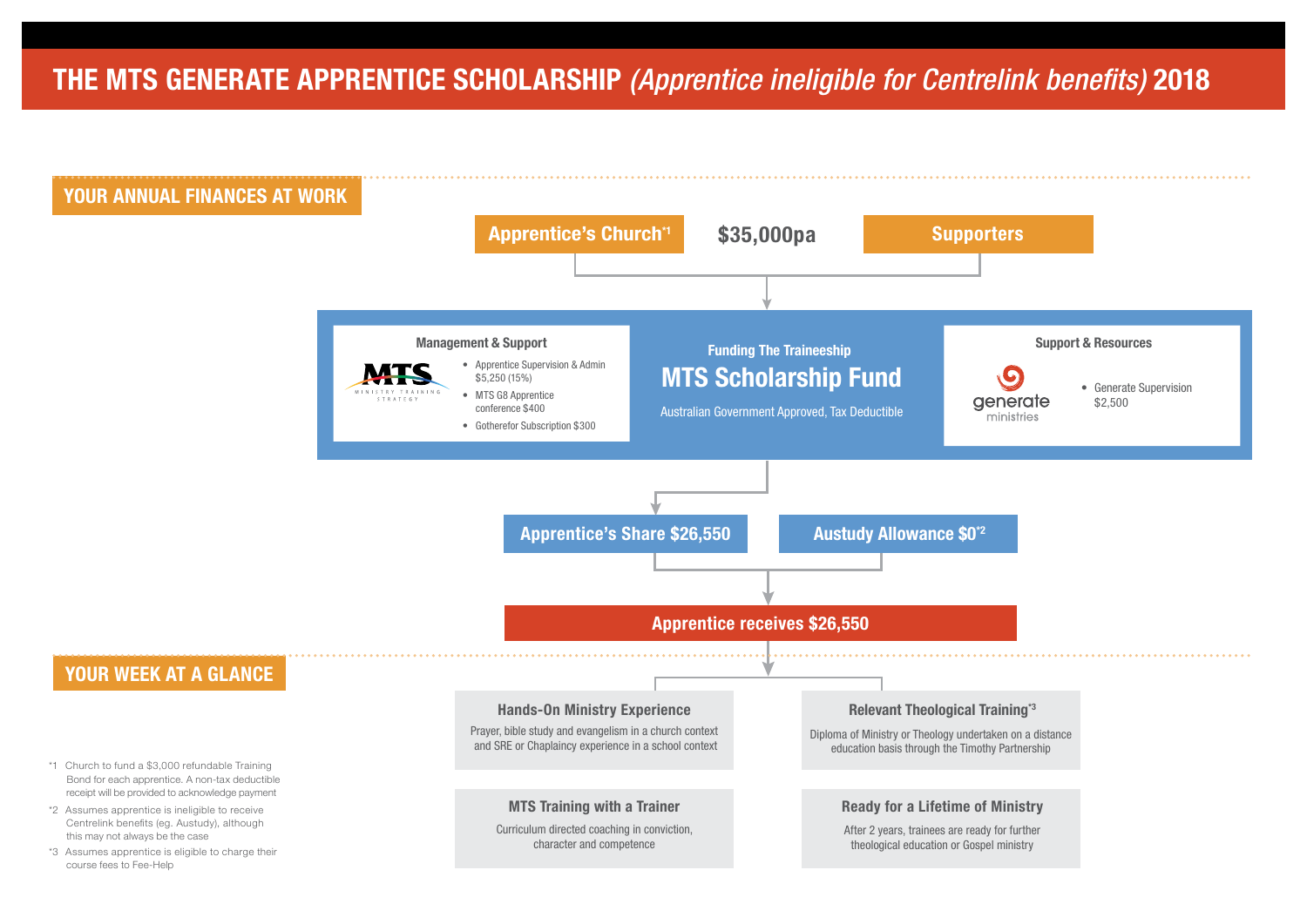#### **What does being an MTS Generate Apprentice involve?**

Being an MTS Generate Apprentice involves undertaking a two year program combining theological study with the opportunity to gain Gospel ministry experience through active participation in ministry and Bible teaching, all under the care and guidance of your church based trainer.

Additionally, as an MTS Generate Apprentice you will gain ministry experience through active involvement in the teaching of SRE classes or in your role as a School Chaplain, under the care and guidance of your Generate Ministries trainer.

During your two year apprenticeship you will undertake and complete a Diploma of Theology or Ministry, on a distance education basis through the Timothy Partnership.

#### **What would my week look like?**

Your week at a glance, during school terms:

- 2 days per week undertaking theological studies<sup>#</sup>
- 2 days per week teaching SRE or being a School Chaplain
- 1 day per week supervised pastoral ministry experience in your church
- Involvement on Sundays (as per any other member of your church congregation)

*# The Timothy Partnership Diploma is undertaken online.*

#### **What difference could I make?**



*Tom Magill, School Chaplain* 

As both a School Chaplain and a church worker, I am able to see the resources of both school and church make a diference in the lives of the kids and families in our community. Existing in both environments assists in forging helpful connections between the two. Church volunteers staff our breakfast club and cook meals for school families in crisis. Our school opens its doors for church functions and groups. Church members otherwise unconnected with the school join in on campus working bees. It becomes a partnership through which our whole community benefits.